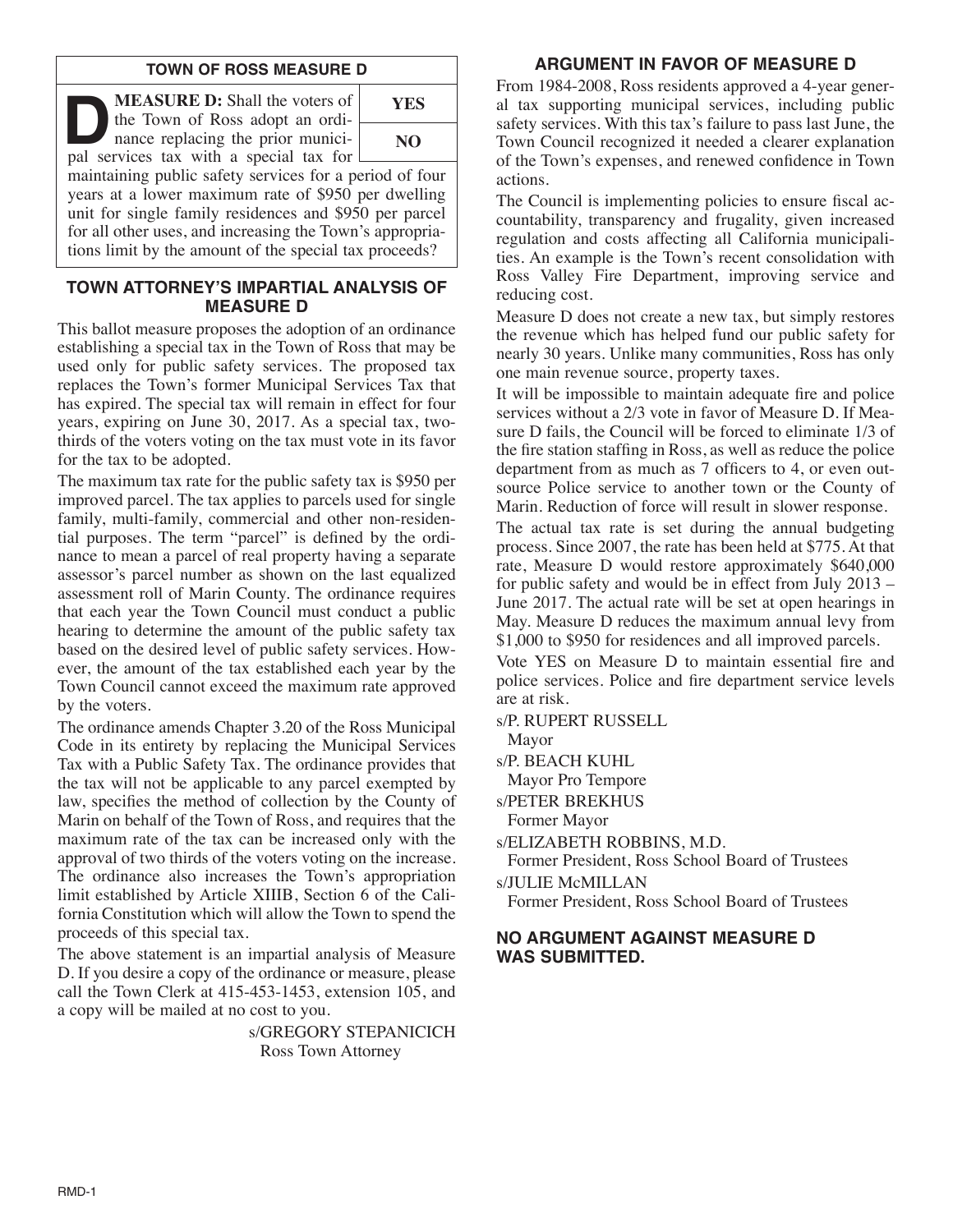# **FULL TEXT OF MEASURE D EXHIBIT A TOWN OF ROSS ORDINANCE NO. 635**

### **AN ORDINANCE OF THE TOWN OF ROSS, CALI-FORNIA, AMENDING CHAPTER 3.20 OF THE ROSS MUNICIPAL CODE TO AUTHORIZE THE LEVY OF A SPECIAL TAX TO FINANCE PUBLIC SAFETY SER-VICES AND AUTHORIZING AN INCREASE IN THE APPROPRIATIONS LIMIT FOR THE TOWN OF ROSS THE PEOPLE OF THE TOWN OF ROSS, CALI-FORNIA DO HEREBY ORDAIN AS FOLLOWS:**

**Section 1.** Chapter 3.20 of the Ross Municipal Code is hereby deleted in its entirety and amended to read as follows:

# **Chapter 3.20 Public Safety Tax**

## Section 3.20.010 Authority, Purpose and Intent.

Pursuant to the authority of Government Code Section 37100.5, and other applicable law, there is hereby levied and assessed a special tax by the Town of Ross on all improved parcels of real property in the Town of Ross for each fiscal year. It is the sole purpose and intent of this chapter to impose a special tax for public safety services. Section 3.20.020 Special Tax Imposed.

A special tax for the purpose specified in Section 3.20.010 of this chapter shall be imposed on all improved parcels of real property in the Town of Ross for each fiscal year, commencing with fiscal year 2013-2014. The maximum amount of the special tax for each fiscal year shall be as follows:

- a. Single Family Residential Uses: \$950 per dwelling unit on a parcel. For the purposes of this chapter, a dwelling unit means a building designed for or occupied by one family, including a dwelling unit under construction. A residential second unit duly registered with the Town of Ross, or any structure accessory to the primary dwelling, which is used for occupancy by family members, occasional guests, or servants, is not a dwelling unit for the purposes of this chapter.
- b. Multi-Family, Commercial or Other Non-Residential Uses: \$950 per parcel.

The records of the Marin County Assessor as of March 1st of each year shall determine the use and improvement of each parcel for the calculation of the special tax applicable to that parcel in the following fiscal year.

For the purposes of this chapter, the term "parcel" shall mean a parcel of real property having a separate assessor's parcel number as shown on the last equalized assessment roll of Marin County.

#### Section 3.20.030 Annual levy; Public Hearing.

The Town Council shall annually by three affirmative votes establish the amount of the special tax levy, in an amount that does not exceed the maximum amount specified in Section 3.20.020 of this chapter, as is required to provide the desired level of public safety services. The special tax shall not be measured by value of the property.

The Town Council shall conduct a public hearing regarding the proposed annual levy of the special tax during the budget hearing for the applicable year. Notice of the public hearing shall be posted on the official bulletin board at Town Hall at least ten days prior to the hearing.

#### 3.20.040 Special Fund, Use of Tax Proceeds.

The proceeds of the special tax imposed by this chapter shall be placed in a special fund to be used solely for the purpose of providing public safety services.

## 3.20.050 Collection.

The special tax imposed by this chapter shall be collected in the same manner, on the same dates, and shall be subject to the same penalties and interest as other charges and taxes fixed and collected by the County of Marin on behalf of the Town of Ross. Said special tax, together with all penalties and interest thereon, shall constitute a lien upon the parcel upon which it is levied until it has been paid, and said special tax, together with all penalties and interest thereon, shall, until paid, constitute a personal obligation to the Town of Ross by the persons who own the parcel on the date the tax is due.

### 3.20.060 Amendment.

The Town Council shall be empowered to amend this chapter by three affirmative votes of its members to carry out the general purposes of this chapter, to conform the provisions of this chapter to applicable state law, to modify the methods of collection, or to assign the duties of public officials under this chapter.

In no event shall the Town Council amend this chapter to increase the maximum amount of the special tax established in section 3.20.020, unless approved by twothirds of the voters voting thereon.

#### 3.20.070 Exemptions.

The special tax shall not be imposed upon any parcel that is exempt from the special tax pursuant to any provision of the Constitution or any paramount law. The Town Council by resolution may adopt exemptions to the special tax imposed by this chapter.

# 3.20.080 Termination of Provisions.

This chapter shall be null and void as of twelve o'clock midnight, June 30, 2017, and shall have no force and effect whatsoever after said time and date. Notwithstanding the previous sentence, section 3.20.050, relating to the collection and enforcement of liens or obligations for the special tax previously levied hereunder, shall continue in effect until such time as the collection and enforcement procedures have been completed.

**<u>Section 2.</u>** The appropriations limit of the Town of Ross established under Article XIIIB, Section 6 of the California Constitution shall be increased by the proceeds received from the special tax imposed by this ordinance. Any future increases in the appropriations limit shall be approved by a majority vote of the voters voting thereon.

**Section 3.** If any provision of this ordinance or the application thereof to any person or circumstances is held invalid or unconstitutional by any court of competent jurisdiction, such invalidity or unconstitutionality shall not